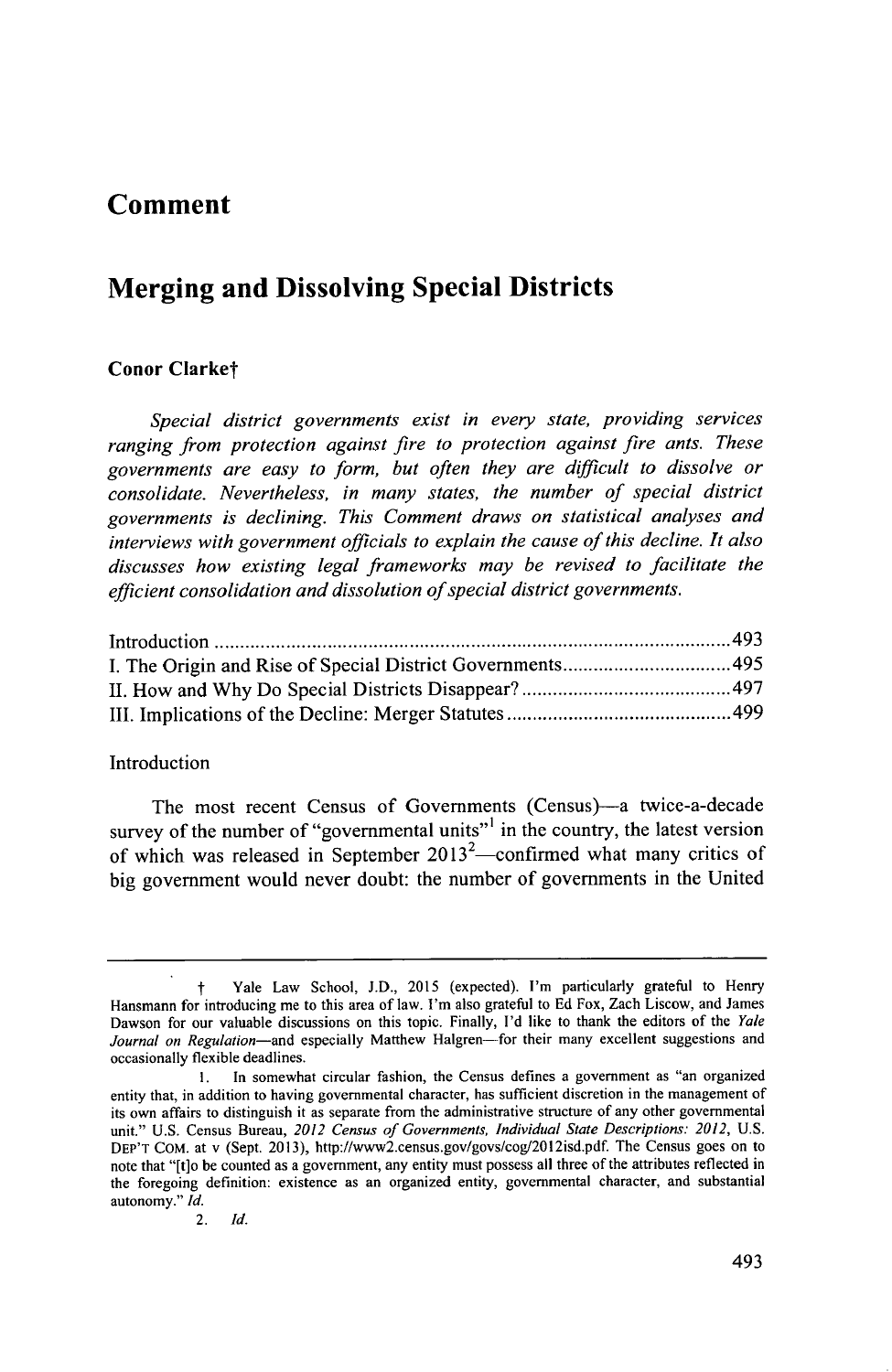States inched up from **89,527** in **2007** to **90,107** in 2012. But buried in the new Census data was a surprising detail. In most individual states, the number of local governments either remained flat or declined.<sup>4</sup>

**Why** did this happen? Some of the shift is explained **by** long-standing factors, such as the ongoing consolidation of school districts.<sup>5</sup> But much of this recent trend is attributable to the declining growth of "special district" governments, a Census category that includes most units of local government that serve only one purpose, like water supply or fire protection.<sup>6</sup> These institutions, which are more numerous than any other kind of governmental unit in the country, $\frac{7}{1}$  used to be the growth engine of American government. Between **1952** and **1997,** the number of special district governments in the United States nearly tripled from 12,340 to 34,683-almost **500** new districts every year.<sup>8</sup> Over the last fifteen years, however, the growth of special districts has slowed to less than half that,<sup>9</sup> even as the nation's population has grown by more than twenty million in every decade since **1950.10** In several states, the number of special district governments is now falling fast.<sup>11</sup>

These trends are surprising and intriguing. After all, there might be good theoretical reasons to think the number of special district governments would continue to increase across the board. In economics, the well-known Tiebout Hypothesis suggests that diverse and fragmented local government creates

- *4. Id.*
- *5. Id.* tbl.5.

- **7. U.S.** Census Bureau, *supra* note **3,** tbl.2.
- **8.** *Id. tbl.5.*
- **9.** *Id.*

**10.** For population totals from the **1990** Census of Population and Housing and before, see **U.S.** Census Bureau, *Population, Housing Units, Area Measurements, and Density: 1790 to 1990,* **U.S.** DEP'T **COM.** (Aug. **26, 1993),** http://www.census.gov/population/www/censusdata/files/table-2.pdf For figures from 2000, see **U.S.** Census Bureau, *United States: 2000 Summary Population and Housing Characteristics,* **U.S.** DEP'T CoM. 2 (Nov. 2002), http://www.census.gov/prod/cen2000/phc-1 **-I** -ptl **.pdf.** For figures from **2010,** see **U.S.** Census Bureau, *United States: 2010 Summary Population and Housing Characteristics,* **U.S.** DEP'T CoM. 2 (Jan. **2013),** http://www.census.gov/prod/cen2010/cph- **I - I.pdf.**

11. **U.S.** Census Bureau, *supra* note **3,** tbl.5. Notice, for example, the trends for Georgia, Idaho, and New Jersey. This is not a universal trend, however: although Indiana lost **500** special districts over the last five years, Colorado added **500** in the same period. *Id.*

**<sup>3.</sup> U.S.** Census Bureau, *2012 Census of Governments,* **U.S. DEP'T COM.** tbl.1, http://www.census.gov/govs/cog (for all citations to tables in the *2012 Census of Governments, select* the appropriate table from dropdown menu titled "2012 Census of Governments Organization Tables: Final" and press "Go") (last visited May **15,** 2014).

**<sup>6.</sup>** The Census defines special district governments as "[a]ll organized local entities (other than counties, municipalities, townships, or school districts) authorized **by** state law to provide only one or a limited number of designated functions, and with sufficient administrative and fiscal autonomy to qualify as separate governments; known **by** a variety of titles, including districts, authorities, boards, and commissions." **U.S.** Census Bureau, *Federal, State, & Local Governments: Definitions,* **U.S.** DEP'T **COM.,** http://www.census.gov/govs/definitions/index.html (last visited May **15,** 2014).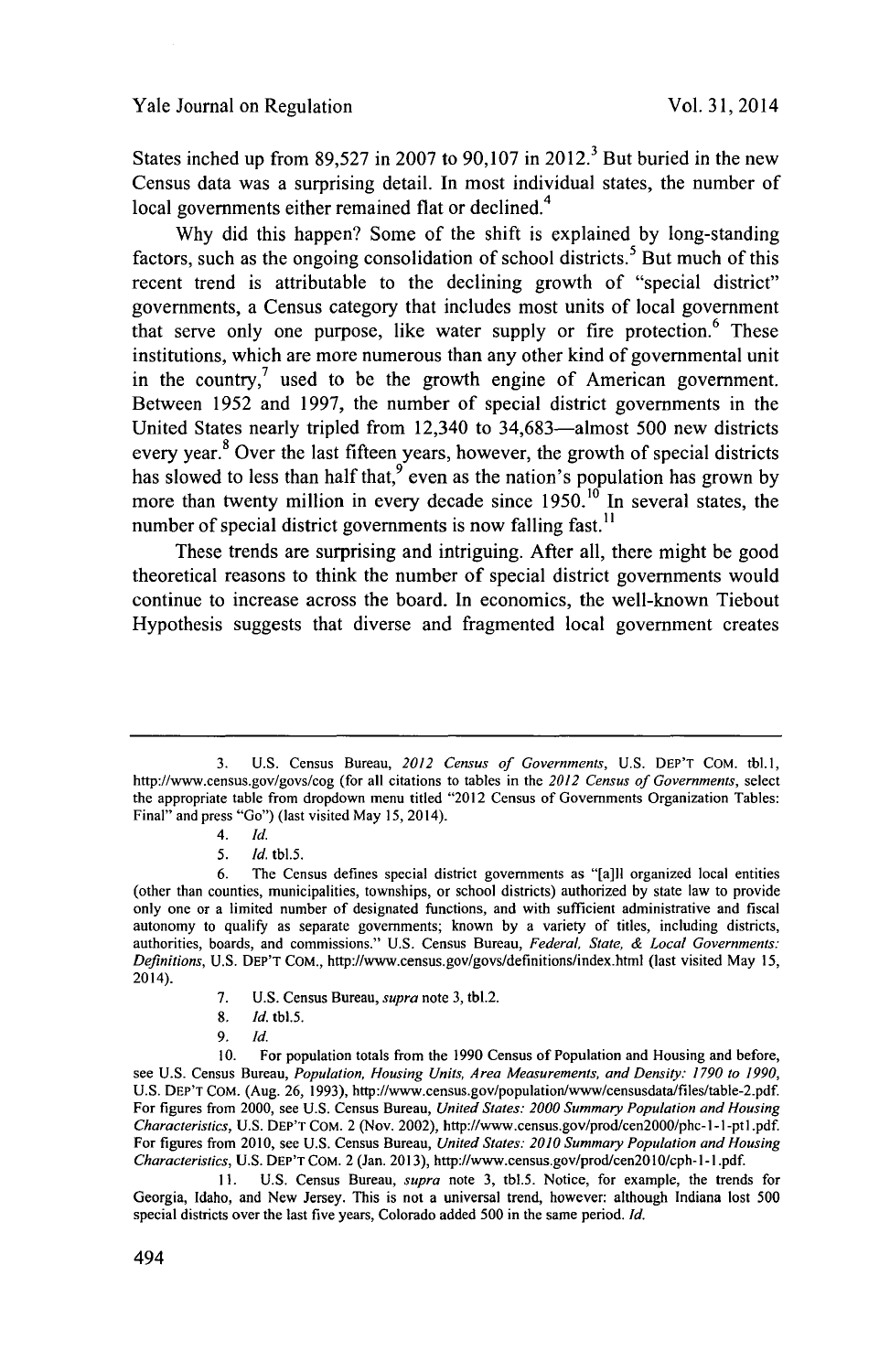competitive pressures that benefit residents.<sup>12</sup> More recently, progressive legal scholars have touted special district governments as a key piece of American federalism, offering democratic minorities the chance to exercise customtailored local control. $^{13}$ 

This Comment has two goals. The first is to shed some light on how and why the growth rate in the number of special districts is changing. **I** do so using unique evidence drawn from dozens of interviews and exchanges with practitioners and officials from most states. In explaining the recent trends, **I** pay particular attention to the most commonly reported cause of decline: special district governments are increasingly consolidating and dissolving for cost-saving reasons. The second goal is to elucidate the legal implications of this trend. Over the course of the twentieth century, as demand for special district governments exploded, most states codified a complicated array of statutes for *forming* special districts.<sup>14</sup> But most states still have no clear statutory process governing mergers and dissolutions for many types of special district governments; instead, the process is chaotic and ad hoc, and it often requires inefficient, case-by-case legislative action.<sup>15</sup> In a world of seemingly increased demand for merging and dissolving special districts, states should focus on creating simple statutory mechanisms for winding down these institutions.

This Comment is divided into three Parts. First, **I** briefly discuss the origins and features of special district governments. Second, **I** discuss the apparent trend toward consolidation. I conclude **by** discussing statutory implications.

## **I.** The Origin and Rise of Special District Governments

Special districts have their origin in the public corporations that were chartered **by** colonial governments in the seventeenth century.16 Early American governments chartered these corporations to develop infrastructure that the nascent governments did not or could not provide-such as roads, bridges, and harbors.<sup>17</sup> As the colonial communities became more dense and interdependent, there was a need for regional services in decentralized

<sup>12.</sup> *See* Charles M. Tiebout, *A Pure Theory of Local Expenditures,* 64 **J.** POL. **ECON.** 416, 418 **(1956)** ("The greater the number of communities and the greater the variance among them, the closer the consumer will come to fully realizing his preference position.").

**<sup>13.</sup>** *See* Heather K. Gerken, *Foreword: Federalism All the Way Down,* 124 HARV. L. **REV.** 4, **27** (2010) ("Special purpose institutions **...** provide minorities with a chance to exercise voice inside the system **. . . .").**

**<sup>14.</sup>** NANCY BURNS, THE FORMATION **OF AMERICAN LOCAL GOVERNMENTS:** PRIVATE **VALUES IN PUBLIC INSTITUTIONS 53-54 (1994).**

*I5.* **Nicholas G. Bauroth,** *The Strange Case of the Disappearing Special Districts: Toward a Theory ofDissolution,* 40 **AM. REV. PUB. ADMIN. 568,** *574* **(2010).**

**<sup>16.</sup> KATHRYN A. FOSTER, THE POLITICAL ECONOMY OF SPECIAL-PURPOSE GOVERNMENT 15 (1997).**

**<sup>17.</sup>** *Id.*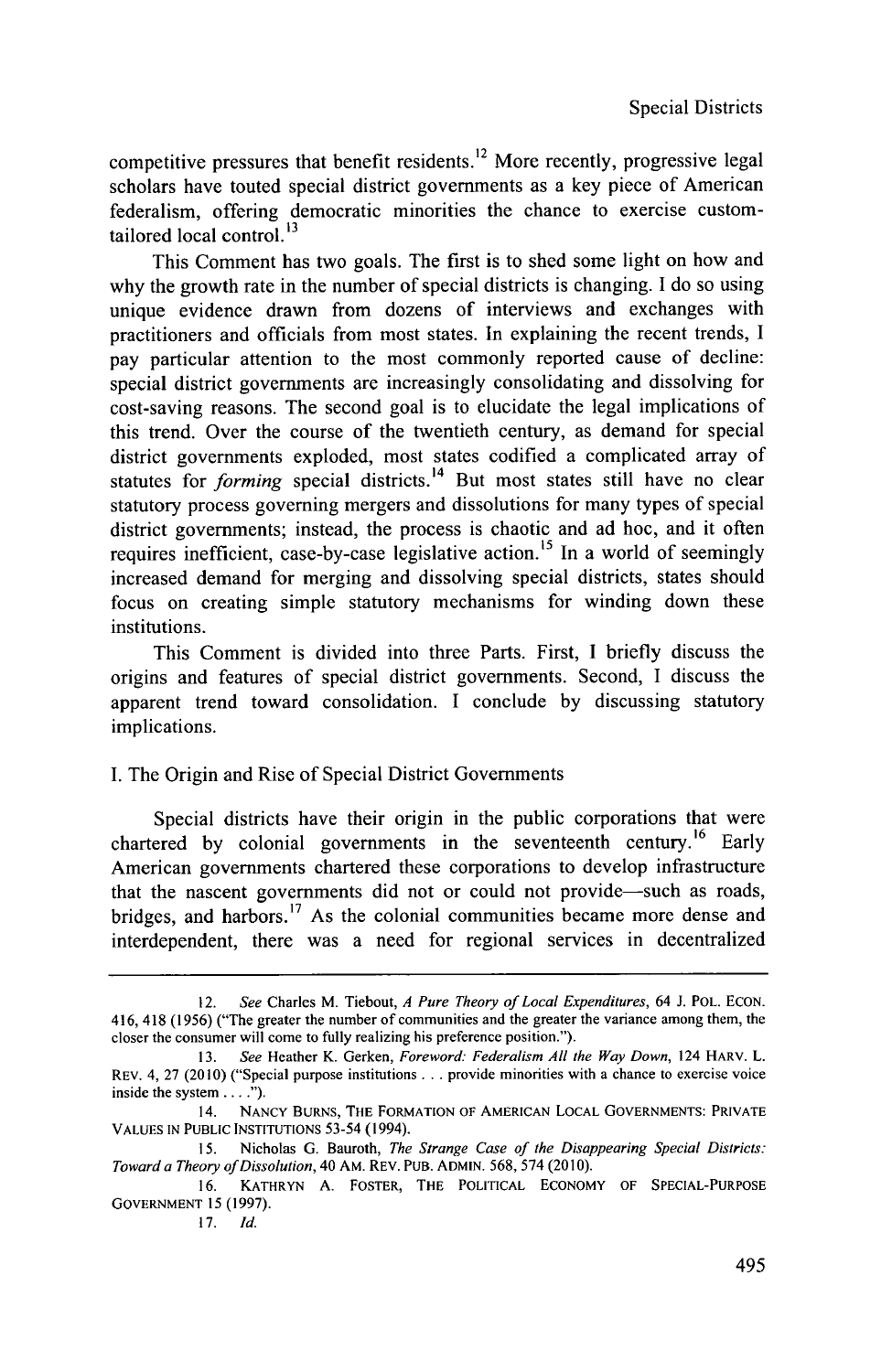metropolitan outskirts. This necessity first gave rise to a new breed of metropolitan district through a series of neighborhood collaborations in Philadelphia, which formed region-wide districts for health, policing, education, and other services. This basic model was soon borrowed and used in New York, Chicago, and elsewhere.<sup>18</sup>

Several forces have propelled the growth and shaped the direction of special districts since then. The first was a simple increase in demand. The rise of suburbs shifted the population away from urban centers that had been the focus of government service provision. But the new suburbanites still demanded urban-level services outside the city.<sup>19</sup> The number of special districts began to increase rapidly in the 1930s due to new state enabling laws and supportive policies from the Roosevelt administration,  $2<sup>0</sup>$  and they continued to proliferate during the second round of suburbanization that followed the Second World War.<sup>21</sup> While many of these new communities had the option to incorporate new general purpose governments (such as municipalities and townships) or be annexed **by** existing ones, they instead chose to receive services from local special districts.<sup>22</sup>

Indeed, there is strong suggestive evidence that local demand plays a large role in determining where new special districts will emerge. First, special districts are more likely to be created in states with high population growth.<sup>23</sup> This suggests that new residents demand new services through special district governments. Second, special districts appear in states with growing per-capita incomes, which is also consistent with a demand-driven element.<sup>24</sup>

But local demand driven **by** demographics and income is not the only explanation for the rise of special district governments. Distributing services through special districts (rather than through general purpose governments) has allowed local officials to exploit various tax and regulatory loopholes. Perhaps the most significant of these loopholes is that special district governments can be used to skirt legal limits imposed on a general purpose government's ability to issue debt.<sup>25</sup> Regardless of their origins, though, special districts are now prevalent in every state, and they provide services that range from fire protection to fire ant protection.<sup>26</sup>

- 21. FOSTER, *supra* note **16,** at **19.**
- 22. *Id.*

**23.** *See* Barbara Coyle McCabe, *Special District Formation Among the States,* **32 ST. &** Loc. Gov'T **REV.** 121, **125-26** (2000).

- 24. *Id.*
- **25.** *See BURNS, supra* note 14, at 48.

**26.** Arkansas and Louisiana laws allow for the formation of "fire ant abatement districts." **U.S.** Census Bureau, *supra* note **1,** at **17, 126.**

**<sup>18.</sup>** *Id*

**<sup>19.</sup>** *Id. at 16.*

<sup>20.</sup> *See BURNS, supra* note 14, at **53.**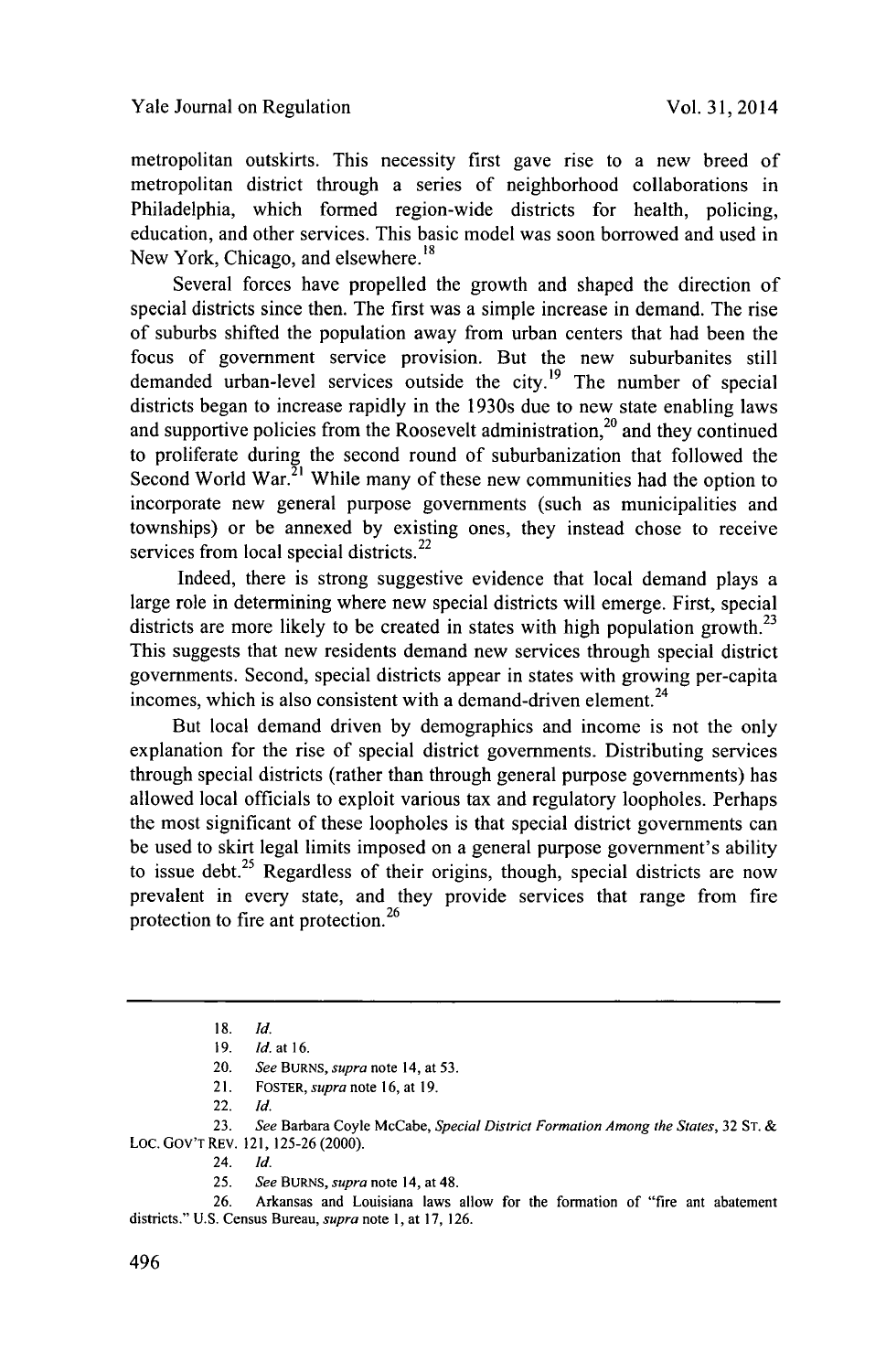#### **II.** How and **Why** Do Special Districts Disappear?

**Why** has the growth of special district governments now slowed and, in many states, become negative? In an attempt to shed light on the Census data, **I** reached out to practitioners, government administrators, and local government experts in all fifty states with a standardized set of questions about the trend in each state.<sup>27</sup> I received responses from more than forty individuals in thirty states. While such feedback is undoubtedly anecdotal, the limited data on special district dissolution makes such qualitative evidence especially valuable. Because special districts provide a range of different services across states and because there are thousands of statutes governing these organizations, it is hard to make systematic quantitative comparisons between states.<sup>28</sup> This is especially true of special district dissolutions because the Census Bureau does not track them.<sup>29</sup>

**By** far the most common explanation survey respondents offered for the decline in special district growth was that special districts are being merged or consolidated to reduce costs. Almost all the officials **I** spoke with in states that experienced a decline in special districts mentioned cost reduction as a factor, and the ones that did not mention cost reduction expressed no opinion as to why the number of special districts had fallen.

One practitioner in Pennsylvania, which has the fifth highest number of special districts in the country,<sup>30</sup> reported that the state has "seen some definite cost saving from mergers," which were born out of a sense that special districts "were too small to be run efficiently." He explained that these mergers are "contributing to the trend" of special district decline in the state.<sup>31</sup> One

**<sup>27.</sup>** Much of this was to gather background information and evidence for a more general paper about single purpose governments (SPGs). *See* Henry Hansmann **&** Conor Clarke, Single-Purpose Governments: The Dynamic Zone Between Public and Private Enterprise **(April 18,** 2014) (unpublished manuscript) (on file with author). Furthermore, **I** don't want to overstate the scientific features of this survey: **I** got in touch with a fairly diverse and unsystematic group of people who I had reason to believe might know about how special districts operated in the state. **I** asked a standard set of questions about **(1)** the trend of growth or decline in a given state; (2) the reasons SPGs were created; **(3)** the reasons they disappeared; (4) whether **SPG** functions were taken over **by** general purpose governments, or vice versa; **(5)** what the merger or consolidation process looks like; **(6)** whether and why attempts to form special districts ever fail; **(7)** whether SPGs could **be** formed without any oversight; **(8)** what manner of oversight is exercised; and **(9)** whether variation between statutes governing different types of districts was helpful. **I** also spoke with many people over the phone and asked a more free-flowing set of questions. This process occurred in two rounds: one in spring **2013** and one in fall **2013.**

**<sup>28.</sup>** *See* Sara **C.** Galvan, *Wrestling with MUDs to Pin Down the Truth About Special Districts, 75* FORDHAM L. REv. 3041, 3041 **(2007)** (observing that one obstacle to studying special districts is "the difficulty in determining a metric of assessment: [t]oo many different kinds of special districts exist, and the scope of districts changes constantly").

**<sup>29.</sup>** *See Bauroth, supra note* **15,** at **569** ("Unfortunately, the **U.S.** Bureau of the Census does not monitor district dissolutions and few states track their districts from formation through dissolution. As a result, there is a tendency **by** researchers to discount its importance and regularity altogether.").

**<sup>30.</sup> U.S.** Census Bureau, *supra* note **3,** tbl.5.

**<sup>31.</sup>** Telephone Interview with Joseph M. Sullivan, Dir. of Educ. **&** Training, Pa. Mun. Auths. Assoc. (Oct. **7, 2013).**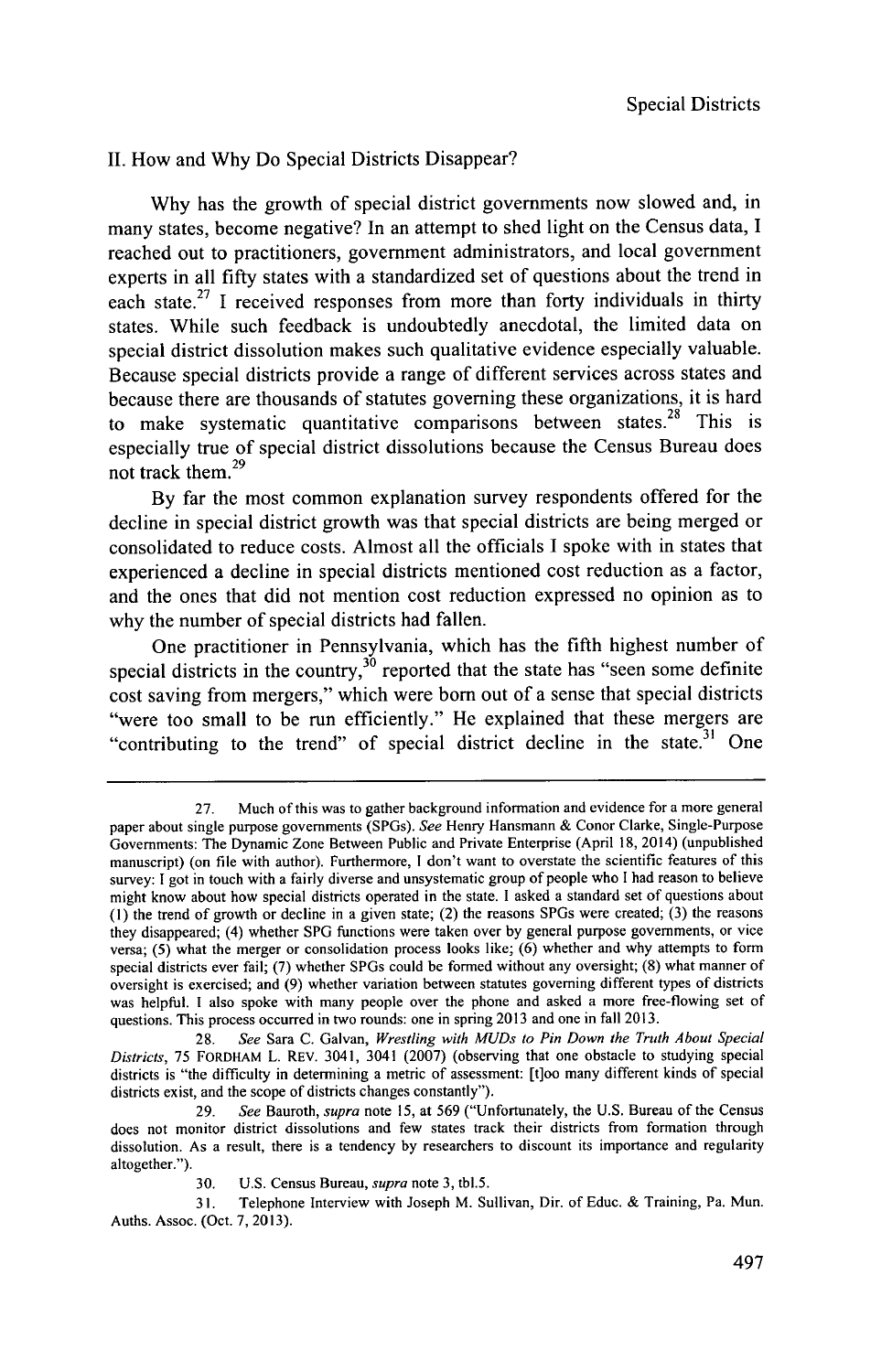government official in West Virginia reported a "sense that the districts were inefficient, too small" and that if "they could go a little bit larger, they would find economies of scale."<sup>32</sup> As an example, this official explains, "A lot of them didn't have full time staff and office hours. It was inconvenient to the public."<sup>33</sup>

New legislation also seems to be driving this trend. In Georgia, where the number of special district governments has dropped **by** more than ten percent since the  $2007$  Census,<sup>34</sup> one official reports that restructuring is "in part due to legislation that mandates higher levels of coordination between local governments."<sup>35</sup> This law, known as the Service Delivery Strategy Act, is intended "to minimize inefficiencies resulting from duplication of services and competition between local governments and to provide a mechanism to resolve disputes" between them.<sup>36</sup> In Oregon, where the number of special districts has flattened after huge increases in the three decades prior to  $2007$ , <sup>37</sup> state guidelines make clear that "[m]ergers and consolidations are designed to promote efficiency in providing governmental service" and are encouraged **by** state  $law.<sup>38</sup>$ 

**A** trend toward consolidation and annexation for the sake of cost saving would be consistent with the experience of other areas of government. For example, school districts have experienced enormous consolidation over the last several decades—the number has declined steadily since the Census began counting them<sup>39</sup>—and there is some evidence indicating that consolidation is linked to reduced education costs.<sup>40</sup> It is also consistent with one side of the long-running debate over the costs and benefits of government fragmentation. While an important tradition in the public choice literature maintains that more fragmented government means more competition<sup>41</sup> and a closer fit between voter preferences and government services,  $42$  an equally strong tradition has maintained that fragmented governments fail to take advantage of economies of

34. *See* **U.S.** Census Bureau, *supra* note **3,** tbl.5.

**35.** E-mail from Harry W. Hayes, Senior Pub. Serv. Assoc., Carl Vinson Inst. of Gov't, to author (Oct. **9, 2013, 10:57 EDT)** (on file with author).

- **36. GA. CODE ANN. § 36-70-20** (2012).
- **37.** *See* **U.S.** Census Bureau, *supra* note **3,** tbl.5.

**38.** *Special District Management and Policy Resource Guide,* OR. FIRE DISTRICT DIRECTORS ASS'N **& SPECIAL** DISTRICTS Ass'N OR. **185 (2009),** http://www.ofdda.com/PDF/2009%20 **DIRECTOR'S%20GUIDE.pdf.**

**39.** *See* **U.S.** Census Bureau, *supra* note **3,** tbl.5.

40. *See* Marvin **E.** Dodson **Ill &** Thomas **A.** Garrett, *Inefficient Education Spending in Public School Districts: A Case for Consolidation?,* 22 **CONTEMP. ECON.** POL'Y **270, 271** (2004); William Duncombe **&** John Yinger, *Does School District Consolidation Cut Costs?,* 2 **EDUC. FIN.** *&* POL'Y 341, 345 **(2007).**

41. *See* Thomas **J.** Dilorenzo, *The Expenditure Effects of Restricting Competition in Local Public Service Industries: The Case of Special Districts, 37 PUB. CHOICE 569, 570-71 (1981).*<br>42. See Gordon Tullock, *Federalism: Problems of Scale*, 6 PUB. CHOICE 19, 21 (19

42. *See* Gordon Tullock, *Federalism: Problems ofScale, 6* **PUB. CHOICE 19,** 21 **(1969).**

**<sup>32.</sup>** Telephone Interview with Amy Swann, Div. Dir., Pub. Serv. Comm'n of W. Va. (Apr. 4, **2013).**

**<sup>33.</sup>** *Id.*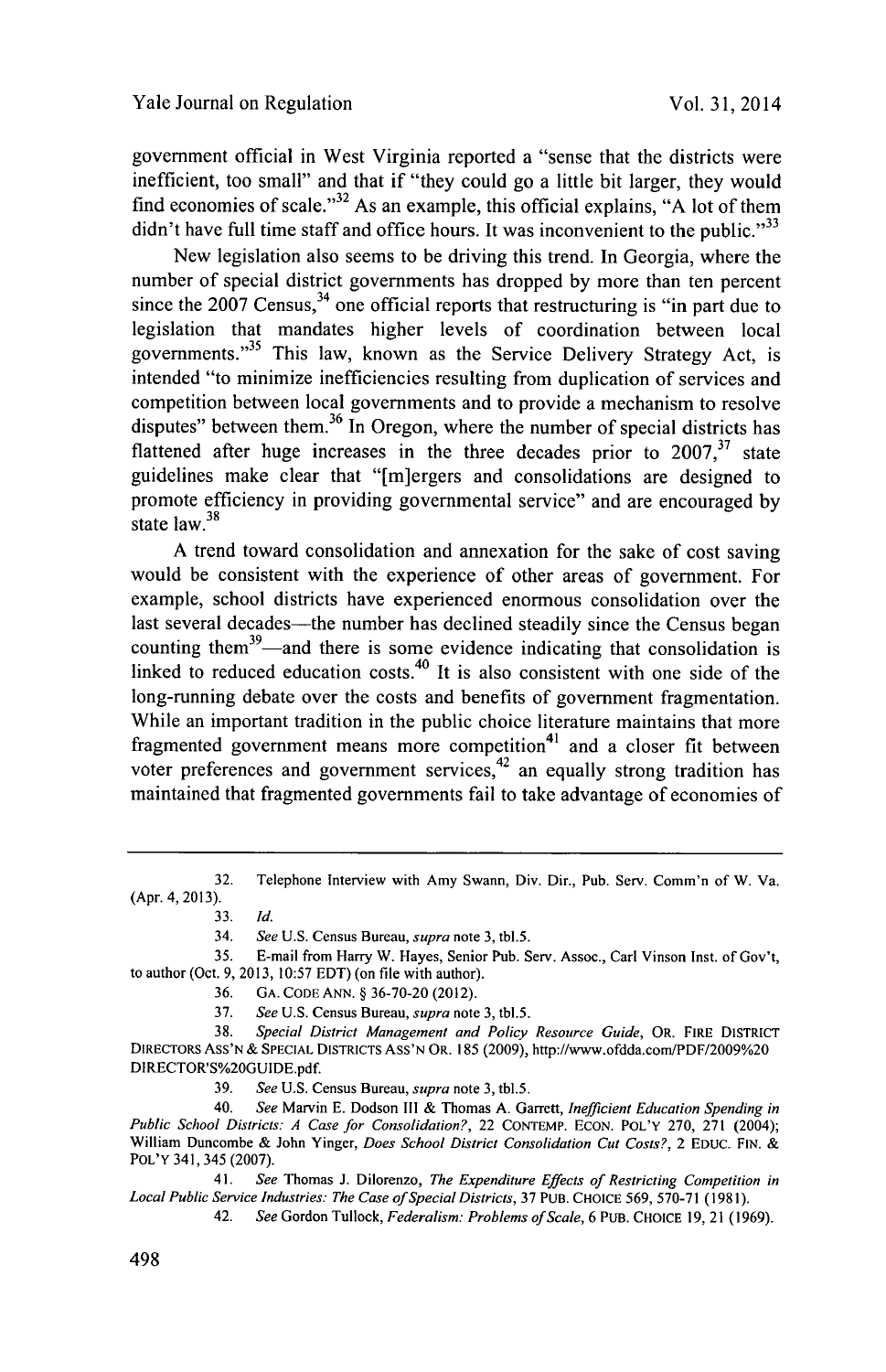scale and sometimes produce a duplication of service providers in a single area.43

It is not entirely clear why the push for consolidation is happening *now.* One possibility is that the recent recession produced a sudden drop in demand for services provided **by** special districts, although that seems doubtful since the rate of growth began to taper off well before the mortgage market did. It could also **be** driven **by** long term population trends: as population density increases, it becomes easier to take advantage of economies of scale, a fact that seems to have been relevant to the dramatic decline in the number of school districts over the course of the twentieth century.<sup>44</sup> But my favored explanation is that special districts are a relatively new form of government still struggling to find an equilibrium: they exploded in popularity only in the middle of the twentieth century, but perhaps many of the communities they serve have now reached or passed their saturation points for services provided **by** these districts.

III. Implications of the Decline: Merger Statutes

As the demand for special district governments grew over the course of the late nineteenth and early twentieth centuries, most states developed statutory schemes that allowed for the relatively easy incorporation of these entities.<sup>45</sup> These statutes meant that forming a local government no longer required a special legislative act. One recent count of enabling laws in California, for example, found **206** statutes that enabled **55** varieties of special districts, which in turn provided 30 different types of services.<sup>46</sup> While often numerous and complex, these statutes nonetheless streamlined the process of creating special districts. <sup>47</sup>

But these statutory schemes were designed for a world in which the number of special district governments was growing boundlessly across the country. Every single state in the nation has at least one statute that governs the formation of local governments,48 but many states have *no* statutory guidance whatsoever on how to dissolve or merge certain types of special district governments. 49 This is not necessarily surprising, since one of the main reasons special district governments developed was as an alternative for suburbanites who wanted to *avoid* merging with neighboring urban general purpose

**<sup>43.</sup>** *See* Suzanne M. Leland **&** Gary **A.** Johnson, Consolidation *as a Local Government Reform, in* **CITY-COUNTY CONSOLIDATION AND ITS ALTERNATIVES 25, 29** (Jered B. Carr **&** Richard **C.** Feiock eds., 2004).

<sup>44.</sup> *See, e.g.,* Lawrence W. Kenny **&** Amy B. Schmidt, *The Decline in the Number of School Districts in the U.S.: 1950-1980, 79* **PUB. CHOICE 1 (1994).**

*<sup>45.</sup> See BURNS, supra* note 14, at *53-54.*

<sup>46.</sup> FOSTER, *supra* note **16,** at **11.**

*<sup>47.</sup> See BURNS, supra* note 14, at **123.**

<sup>48.</sup> *See* **U.S.** Census Bureau, *supra* note **1.**

<sup>49.</sup> Bauroth, *supra note* **15,** at 574.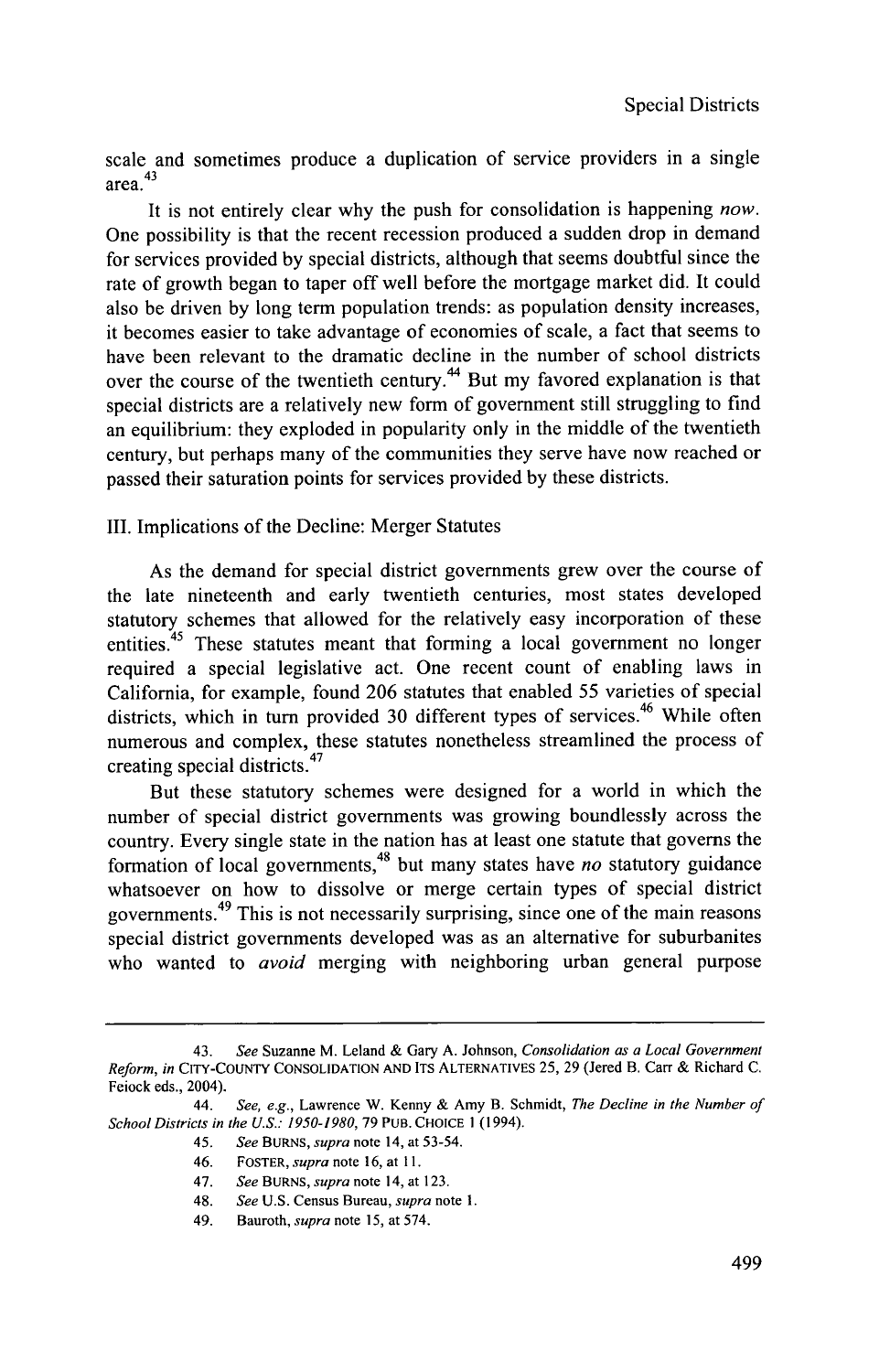governments.50 But in a world where growth in the number of special districts is slowing, states need statutory schemes that contemplate merger and dissolution for these districts.

As it stands, there is a gap between states with and without merger statutes. For example, there are at least three different ways to merge or annex special districts in the state of Oregon: with petitions from two special districts that want to merge,<sup>51</sup> with petitions from a special district (or districts) and a city that proposes to annex the district,<sup>52</sup> or with a resolution of the boards of two or more districts.<sup>53</sup> In Rhode Island, by contrast, one official reported that "[t]he process is whatever the parties wish it to be—there are no state statutes governing the process."<sup>54</sup> In Virginia, a former official could recall "no statutory provisions for the consolidation of special districts" and noted that "[c]onsolidation would require the legislature [to act] to allow the merger of two or more districts."55 Indeed, Virginia's documents list numerous ways to *expand* special districts but none to merge most types of special districts.<sup>56</sup>

This problem is not limited to a few states. According to a **2009** study, all but six states have dissolution procedures that are "unclear or nonexistent" for at least one category of special district government.<sup>57</sup> Nor does the lack of clarity affect only districts that provide certain sorts of services. Just under a quarter of all statutes governing special districts do not have procedures for dissolving the entities they authorize, an omission that cuts across all types of special districts.<sup>58</sup>

These statutory differences matter. Just as the presence of enabling statutes is strongly correlated with the appearance of special districts,  $59$  it should come as no surprise that the presence of flexible rules for dissolution and consolidation is'also positively correlated with the frequency of dissolution and changes to district boundaries.<sup>60</sup>

The lack of state dissolution and merger provisions is also at odds with how state law treats other kinds of organizations that are enabled **by** statute. For

**53. OR. REV. STAT. § 198.895(5) (2013).**

**55.** E-mail from Ted McCormack, Former Assistant Dir., Va. Comm'n on Local Gov't, to author (Oct. **7, 2013, 11:59 EDT)** (on file with author).

**56.** *See generally Discretionary Authorities and Special Districts Available to Local Governments in Virginia, COMMISSION* **ON** LOC. GOv'T (April **2009),** http://www.dhcd.virginia.gov/Co mmissiononLocalGovemment/PDFs/Authorities.pdf (describing the lack of consolidation authority possessed **by** the districts themselves).

- **58.** *Id.* at **575-76.**
- **59.** *See FOSTER, supra* **note 16,** at 220.

**60.** Bauroth, *supra* note **15,** at **589** ("[T]he greater the freedom allowed **by** the state at the 'chartering level,' the more instances of local boundary change such as district disappearance.").

*<sup>50.</sup> FOSTER, supra* note **16,** at **19.**

**<sup>51.</sup> OR. REV. STAT. § 198.895(1) (2013).**

**<sup>52.</sup> OR.** REv. **STAT. § 198.895(3)-(4) (2013).**

<sup>54.</sup> E-mail from Dan Beardsley, Exec. Dir., R.I. League of Cities **&** Towns, to author (Sept. **30, 2013, 10:28 EDT)** (on **file** with author).

**<sup>57.</sup>** Bauroth, *supra* note **15,** at 574.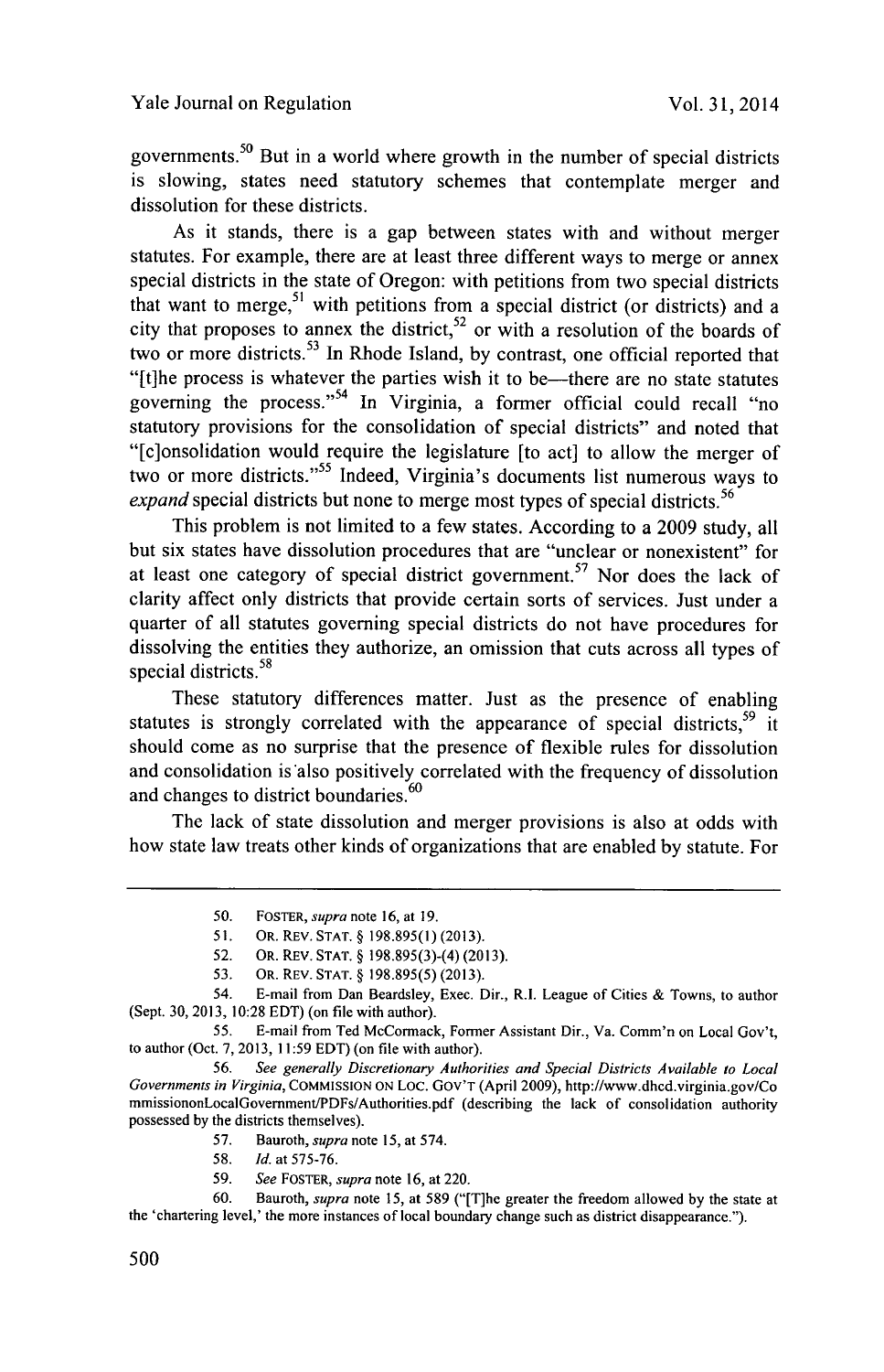example, state codes provide simple rules for both the formation and merger of business corporations.<sup>61</sup> While some of the motivations behind corporate merger laws do not apply to special districts (avoiding monopoly, for example). corporations and special districts share a common ancestor (as discussed in Part **I)** and a similar need for clear rules governing how organizations and their assets are combined.

Some of the problems created **by** this legal void might sound like simple inconvenience: in the absence of a statute that creates a formal process, a district or its residents can still effect a merger, annexation, or dissolution **by** petitioning the legislature for a special action. But in the context of forming and dissolving governments, these simple hurdles exacerbate a preexisting collective action problem. The benefits of forming or merging a government are widely shared (the whole community benefits from the new service or the savings from eliminating it), but the costs (petitions, legislation, and administrative work) burden only a small number of people.<sup>62</sup> Simple, general enabling statutes are the mechanism **by** which states reduce the impact of this collective action problem.

Kentucky's recent experience offers a particularly notable example of the set of problems that arise from the lack of ways to eliminate or merge undesirable special districts. At the end of 2012, in the wake of recent reports of scandals and excessive costs, the state auditor released a report on special district governments in the state. $^{63}$  (These scandals included a single fire department that had **\$123,000** in questionable expenses, including **\$839** spent on fireworks.<sup>64</sup>) The report noted that there was widespread confusion in the state about the number of special districts, the services they provided, and the authorities (if any) to which they were accountable, but there was no mechanism **by** which citizens could improve them. The report observed that state laws "identify the process to create various types of districts," but it concluded that these laws were "inconsistent or silent regarding the legal process to dissolve many different types of districts."65 In particular, the report found that basic questions about how to wind up special districts "cannot be

**<sup>61.</sup>** *See, e.g.,* **DEL. CODE. ANN. tit. 8, § 251 (2013)** (providing Delaware's rules governing mergers).

**<sup>62.</sup>** *See BURNS, supra* note 14, at **17.**

**<sup>63.</sup>** *See* Adam H. Edelen, *Ghost Government: A Report on Special Districts in Kentucky,* OFF. KY. AUDITOR **PUB.** ACCTS. (Nov. 14, 2012), http://apps.auditor.ky.gov/public/theregistry/2012GhostGovemmentSpecialDistrictsReport.pdf; Beth Musgrave, *Report: Special Taxing Districts in Ky. Collect \$1.5 Billion a Year with Little Oversight,* LEXINGTON HERALD-LEADER, Nov. 14, 2012, http://www.kentucky.com/2012/1 1/14/2407554/report-sp ecial-taxing-districts.html.

<sup>64.</sup> Melissa Maynard, *Cash-Strapped* Governments Turn *to Special Districts, USA* TODAY, Oct. 2, 2013, http://www.usatoday.com/story/news/nation/2013/10/02/cash-strapped-govemme nts-tum-to-special districts/2907207.

**<sup>65.</sup>** *See Edelen, supra* note **63,** at 20.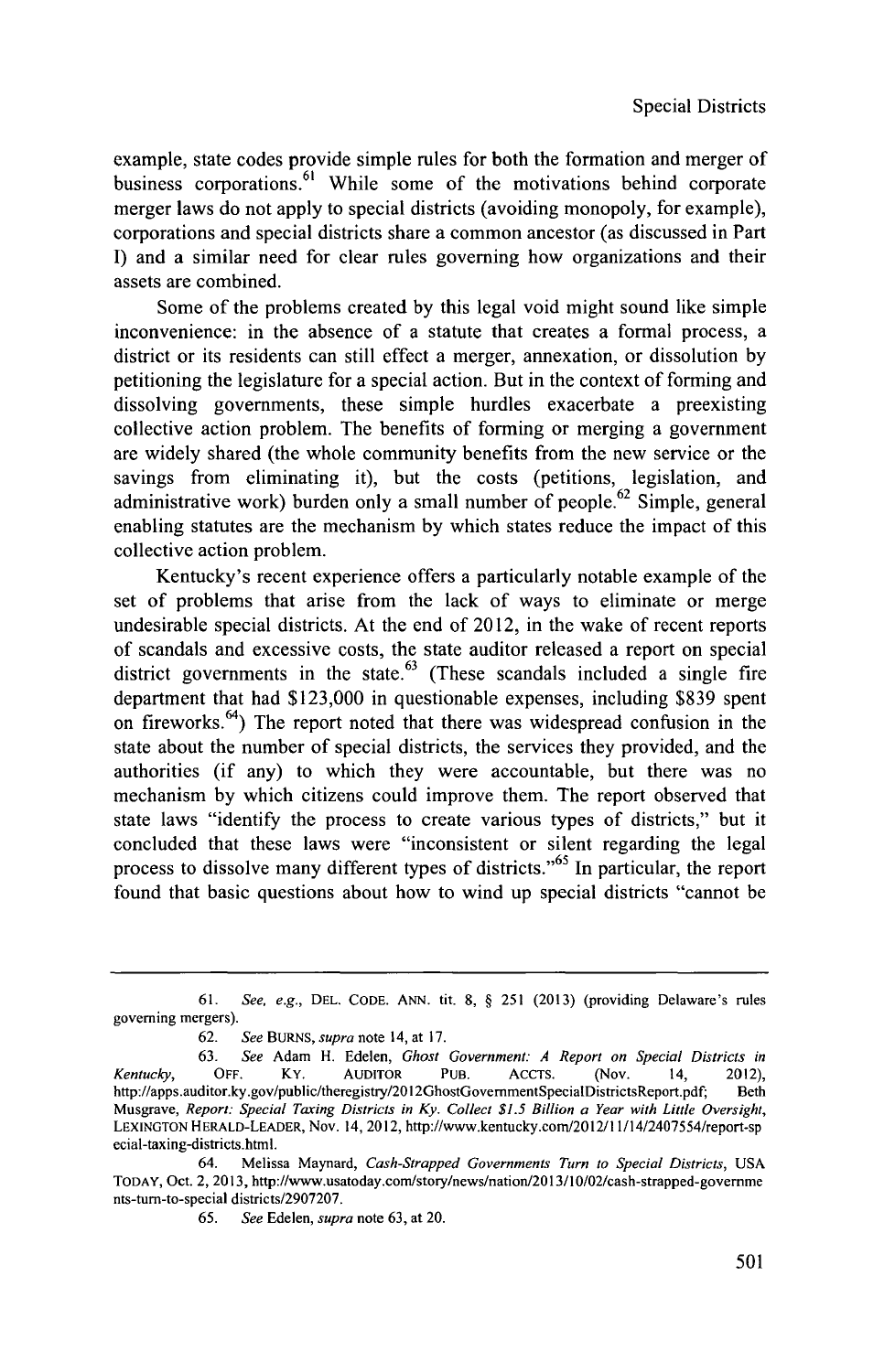conclusively answered because current law is vague or does not exist in many instances."<sup>66</sup>

The process for consolidating a special district should be at least as easy as the process for forming one. In addition to the collective action problem described above, merger and dissolution present a further difficulty. Once a community creates a special district-with a staff and budget of its own-it creates an entrenched interest opposed to merger or dissolution efforts. These problems might explain why consolidation procedures are rarely used even in some of the states where they are available.<sup>67</sup> Indeed, even when there is widespread dissatisfaction with a district's service or cost, opposition from the district itself can sometimes defeat a push to merge or dissolve it.<sup>68</sup> These issues, combined with the general collective action problem, present a strong justification for states to add clear, simple merger and dissolution provisions to their statutes-and perhaps even clever defaults beyond that. In Pennsylvania, for example, all municipal authorities need to take affirmative steps every fifty years to avoid dissolution.<sup>69</sup>

But the simplest rule for consolidation or dissolution would be one that mirrored the rule for incorporating the special district. While there are open questions about the appropriate rule for incorporating special districts,  $\frac{70}{10}$  there are several strong arguments for symmetry even without engaging the incorporation question. One reason is simplicity: if the rule for incorporation and dissolution is the same, there is only one rule to be learned. Second, this seems to be the most popular dissolution rule among statutes that include any dissolution provision,71 and there is little evidence that it creates problems. **A** final and related point is that there is no particularly good reason for dissolution and incorporation rules to differ within a single jurisdiction; indeed, this disconnect seems to cut across geography and function with no apparent **logic.72** Simplification and unification would be desirable.

There are some good examples of statutes like this. Oregon's statute, described above, offers residents great flexibility in how they merge and dissolve their local governments. It features simple procedures that broadly mirror-and that are in some respects less demanding than-the rules for

- **68.** *See Maynard, supra* note 64.
- **69.** *See* **53** PA. **CONS. STAT. ANN. § 5623** (West **2008).**
- **70.** *See* Hansmann **&** Clarke, *supra* note **27.**

**<sup>66.</sup>** *Id.*

*<sup>67.</sup> See, e.g., Galvan, supra* note **28,** at **3073** n. **195** (noting that "[t]he author could find no evidence of any past consolidations" among municipal utility districts in Texas even though state law provides a mechanism for consolidation).

**<sup>71.</sup>** *See Bauroth, supra* note *15,* at *577* ("For a majority of district statutes, though, the dissolution process does indeed mirror the incorporation process.").

**<sup>72.</sup>** *Id.* at **576-77.** Note that increasing the ease of dissolution might seem to be at odds with frequently celebrated benefits of local government such as local experimentation and local control. But this might not be the case since costly and vague dissolution requirements may prevent the satisfaction of evolving local demand.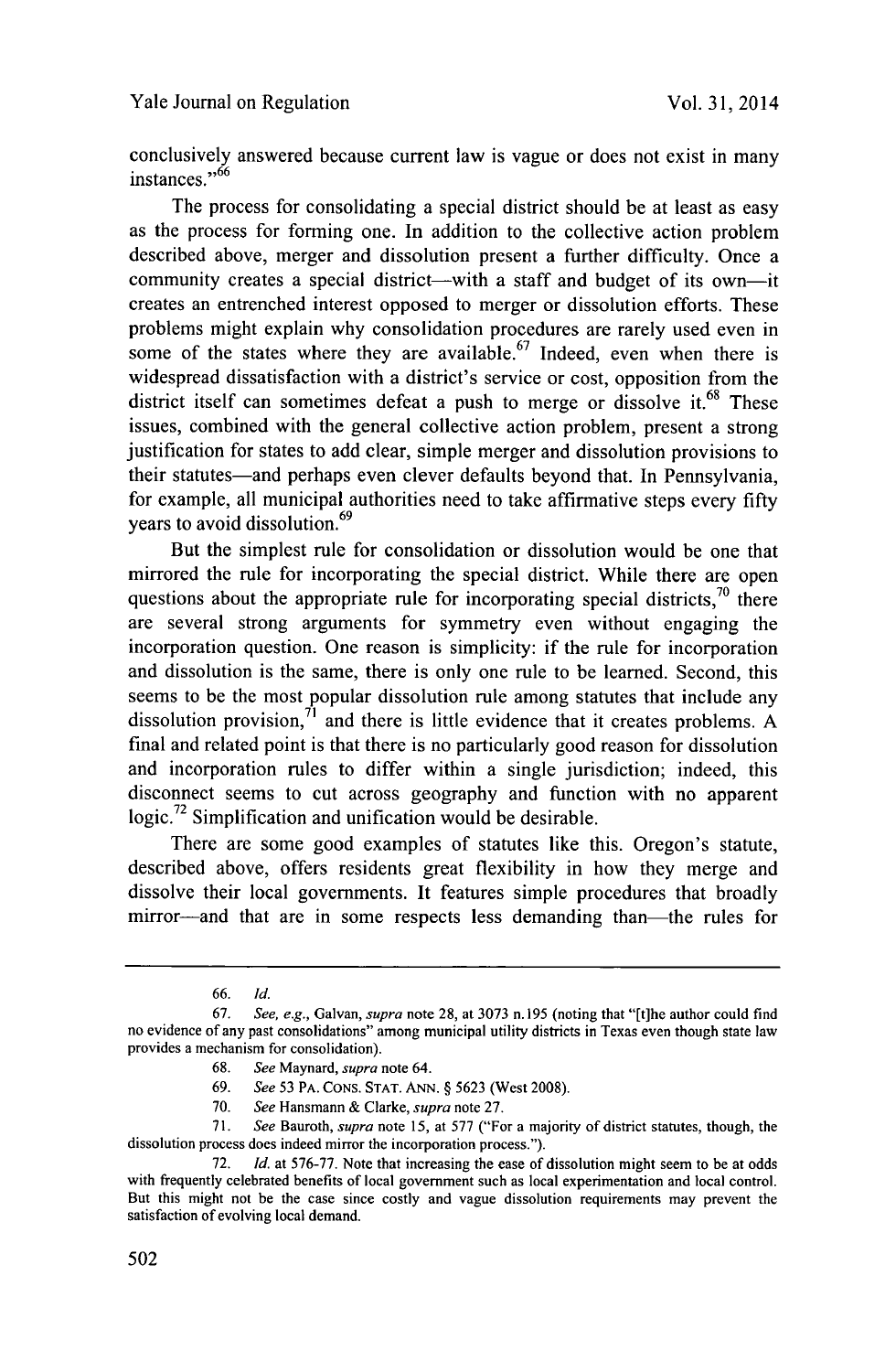formation, and these procedures cut across all district types.<sup>73</sup> In other words, fire and water districts do not need to dissolve themselves differently from one another.

The suggestion that an increase in special district mergers demonstrates a need for merger statutes might seem paradoxical. After all, if mergers are on the rise, why do we need statutes to enable them? But state enabling statutes have a long history of responding to such changes in demand; indeed, the increased demand for special districts in the early twentieth century was one of the reasons states started passing special district enabling laws in the first place. At the same time, the state laws that regulate local government are not subject to the same evolutionary pressures that affect those governing, say, business corporations. Businesses can incorporate elsewhere in response to state statutory changes (so states must compete for their business), but when faced with inefficient special district government, it is much harder for families to do the same. The good news is they may not have to-if states align their laws with the changing times.

**<sup>73.</sup>** *Compare* **OR. REV. STAT. § 198.830 (2013)** (describing formation), *with* OR. **REV. STAT. § 198.895 (2013)** (describing merger and consolidation), *and OR.* **REV. STAT. § 198.920 (2013)** (describing dissolution).